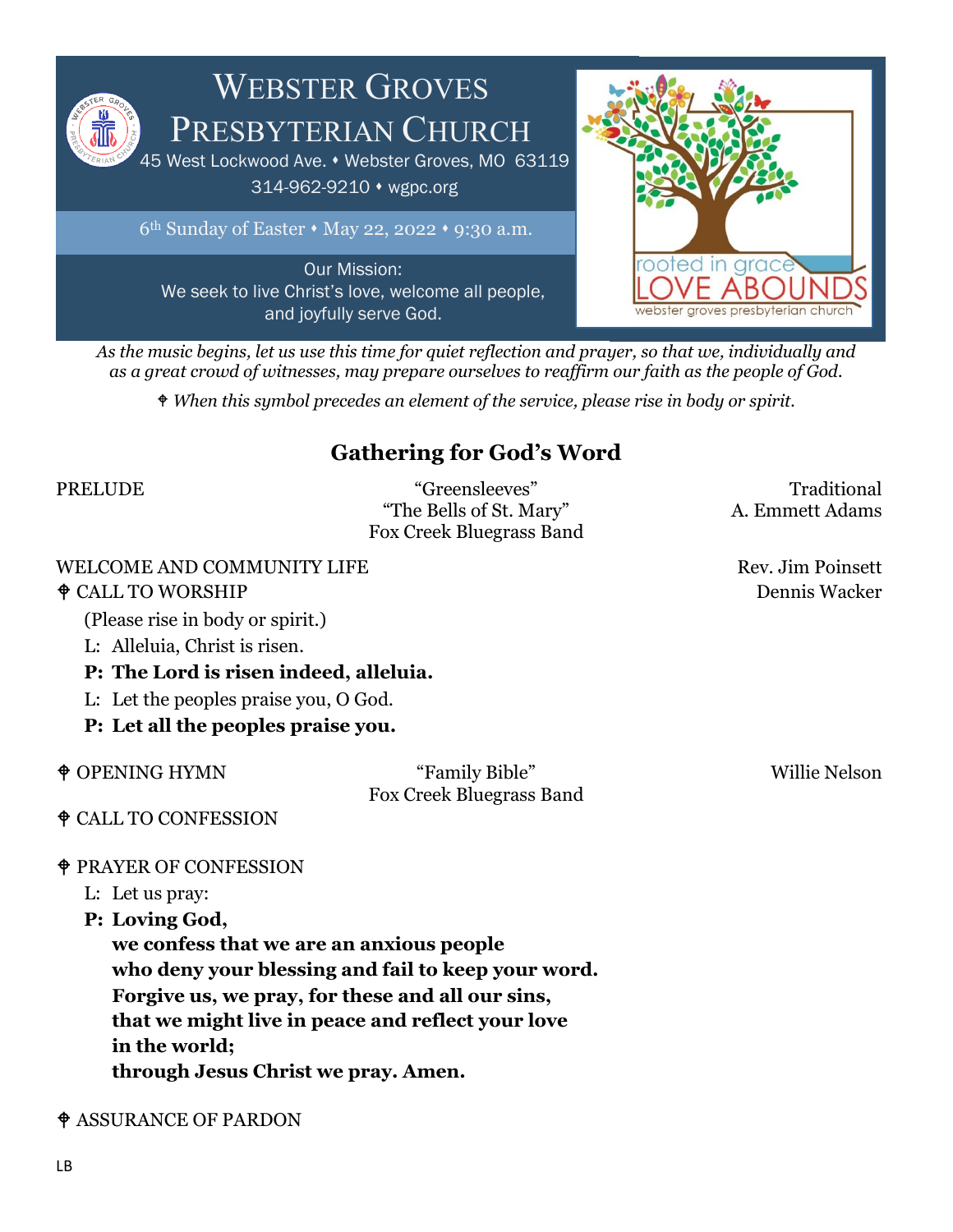### PASSING THE PEACE OF CHRIST

L: Since God has forgiven us in Christ, let us forgive one another. The peace of our Lord Jesus Christ be with you all,

### **P: And also with you.**

### **Proclaiming God's Word**

### PRAYER FOR ILLUMINATION Dennis Wacker

L: Let us pray . . .

By the power of your Holy Spirit, fling wide the doors of our hearts this day as we hear your word of life, that we too may open our lives to serve your world in love. In Jesus' name we pray. **Amen.**

### SCRIPTURE READING Acts 16:9-15 Pew Bible p. 136

Dennis Wacker

9During the night Paul had a vision: there stood a man of Macedonia pleading with him and saying, 'Come over to Macedonia and help us.' <sup>10</sup>When he had seen the vision, we immediately tried to cross over to Macedonia, being convinced that God had called us to proclaim the good news to them.

<sup>11</sup> We set sail from Troas and took a straight course to Samothrace, the following day to Neapolis, 12and from there to Philippi, which is a leading city of the district of Macedonia and a Roman colony. We remained in this city for some days. 13On the sabbath day we went outside the gate by the river, where we supposed there was a place of prayer; and we sat down and spoke to the women who had gathered there. 14A certain woman named Lydia, a worshipper of God, was listening to us; she was from the city of Thyatira and a dealer in purple cloth. The Lord opened her heart to listen eagerly to what was said by Paul. 15When she and her household were baptized, she urged us, saying, 'If you have judged me to be faithful to the Lord, come and stay at my home.' And she prevailed upon us.

SCRIPTURE READING Revelation 21:10; 21:22-22:5 Pew Bible pg. 260

10And in the spirit he carried me away to a great, high mountain and showed me the holy city Jerusalem coming down out of heaven from God.

<sup>22</sup> I saw no temple in the city, for its temple is the Lord God the Almighty and the Lamb. <sup>23</sup>And the city has no need of sun or moon to shine on it, for the glory of God is its light, and its lamp is the Lamb. 24The nations will walk by its light, and the kings of the earth will bring their glory into it. 25Its gates will never be shut by day—and there will be no night there. 26People will bring into it the glory and the honor of the nations. 27But nothing unclean will enter it, nor anyone who practices abomination or falsehood, but only those who are written in the Lamb's book of life.

*Continued >>*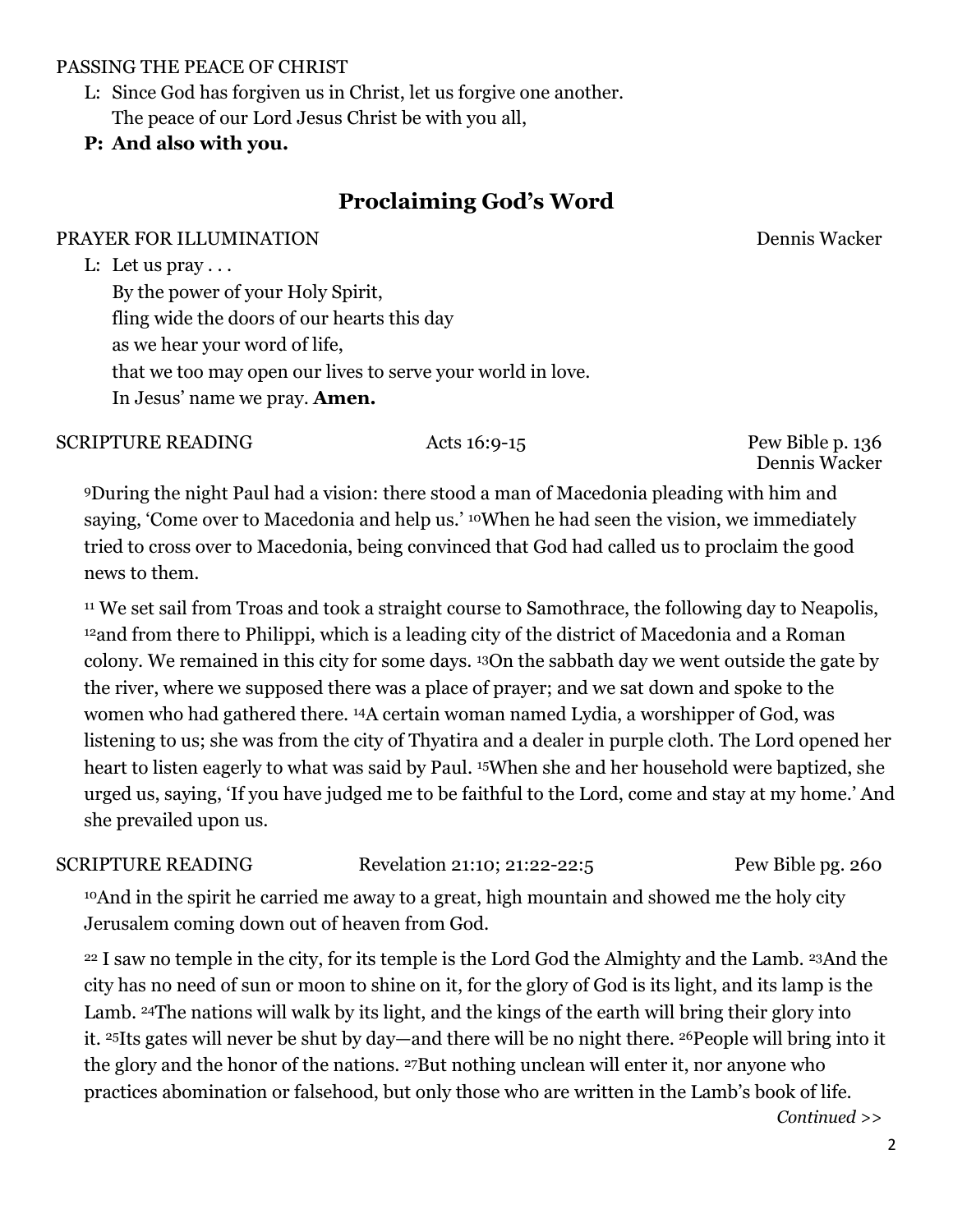<sup>22</sup>Then the angel showed me the river of the water of life, bright as crystal, flowing from the throne of God and of the Lamb 2through the middle of the street of the city. On either side of the river is the tree of life with its twelve kinds of fruit, producing its fruit each month; and the leaves of the tree are for the healing of the nations. 3Nothing accursed will be found there any more. But the throne of God and of the Lamb will be in it, and his servants will worship him; 4they will see his face, and his name will be on their foreheads. 5And there will be no more night; they need no light of lamp or sun, for the Lord God will be their light, and they will reign for ever and ever.

SERMON Rev. Jim Poinsett

### **Responding to God's Word**

### PRAYERS OF INTERCESSION

L: In this season of the Spirit

let us offer our prayers and thanksgivings for the world, saying,

Lord, send out your Spirit

and renew the face of the earth.

All creation lives to praise you, O God. As the earth yields its blessing, may we honor and protect the precious gifts of nature and give thanks for the beauty, healing, and sustenance it provides for all. Lord, send out your Spirit

### **P: and renew the face of the earth.**

L: You bless your church throughout all the ages with leaders like Paul and Lydia to share in the spreading of the gospel. Give to your church this day a profound sense of the mission to which you now call us for the life and health of the world. Lord, send out your Spirit

### **P: and renew the face of the earth.**

- L: You judge the people with equity and guide the nations of the earth. Give to all leaders and people the gift of wisdom and the spirit of peace, that we may walk by your light as we serve the common good. Lord, send out your Spirit
- **P: and renew the face of the earth.**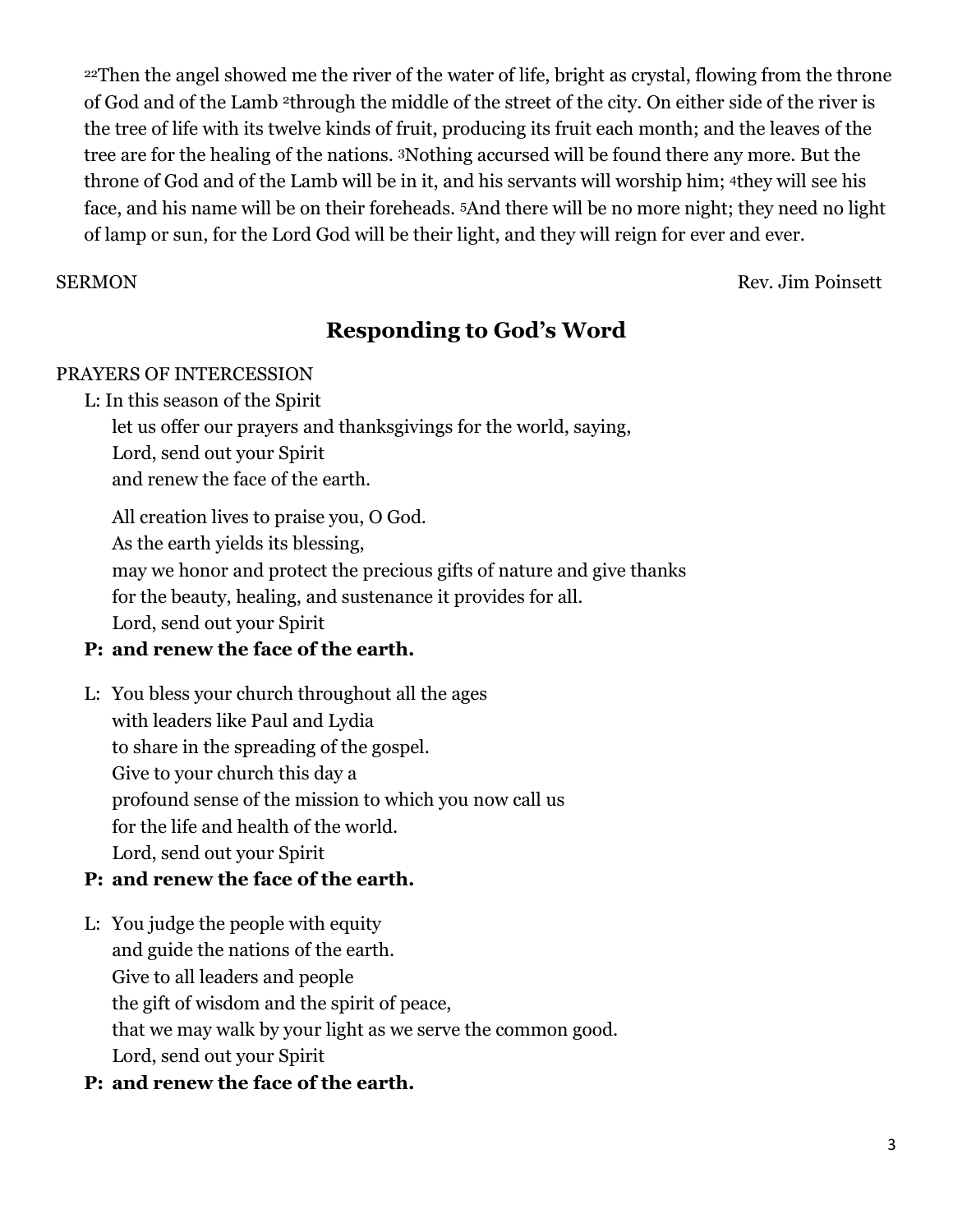L: You promise to be with us always through the comfort of your Holy Spirit. Give to all who suffer violence, grief, or pain an enduring trust in Jesus that joy will rise again. Lord, send out your Spirit

### **P: and renew the face of the earth.**

### (JOYS AND CONCERNS)

L: We give thanks for the many blessings of our lives, that we follow Jesus, he journeys with us day by day through the presence of your Holy Spirit, our Advocate and teacher. Lord, send out your Spirit

### **P: and renew the face of the earth.**

L: You are alpha and omega, the beginning and the end. Be with all who are born this day, and those who will die, that your will for them may be fulfilled; and may we all come to share in your heavenly city with voices of unending praise.

### **P: Amen.**

### OFFERING INVITATION

L: The earth has yielded its increase and God has richly blessed us. Therefore bring your tithes and offerings and come into God's courts with praise.

OFFERING *(For those not using the offering plate, your offering can be made by texting ALMS to 73256 or using the QR code to the right)*



OFFERTORY ANTHEM "House of Gold" Hank Williams

## Fox Creek Bluegrass Band

### PRAYER OF DEDICATION Dennis Wacker

L: Let us pray: Giving God, as spring bursts forth its blossoms in witness to your love, you bless us from generation to generation with the new life of Easter Faith. *Continued >>*

4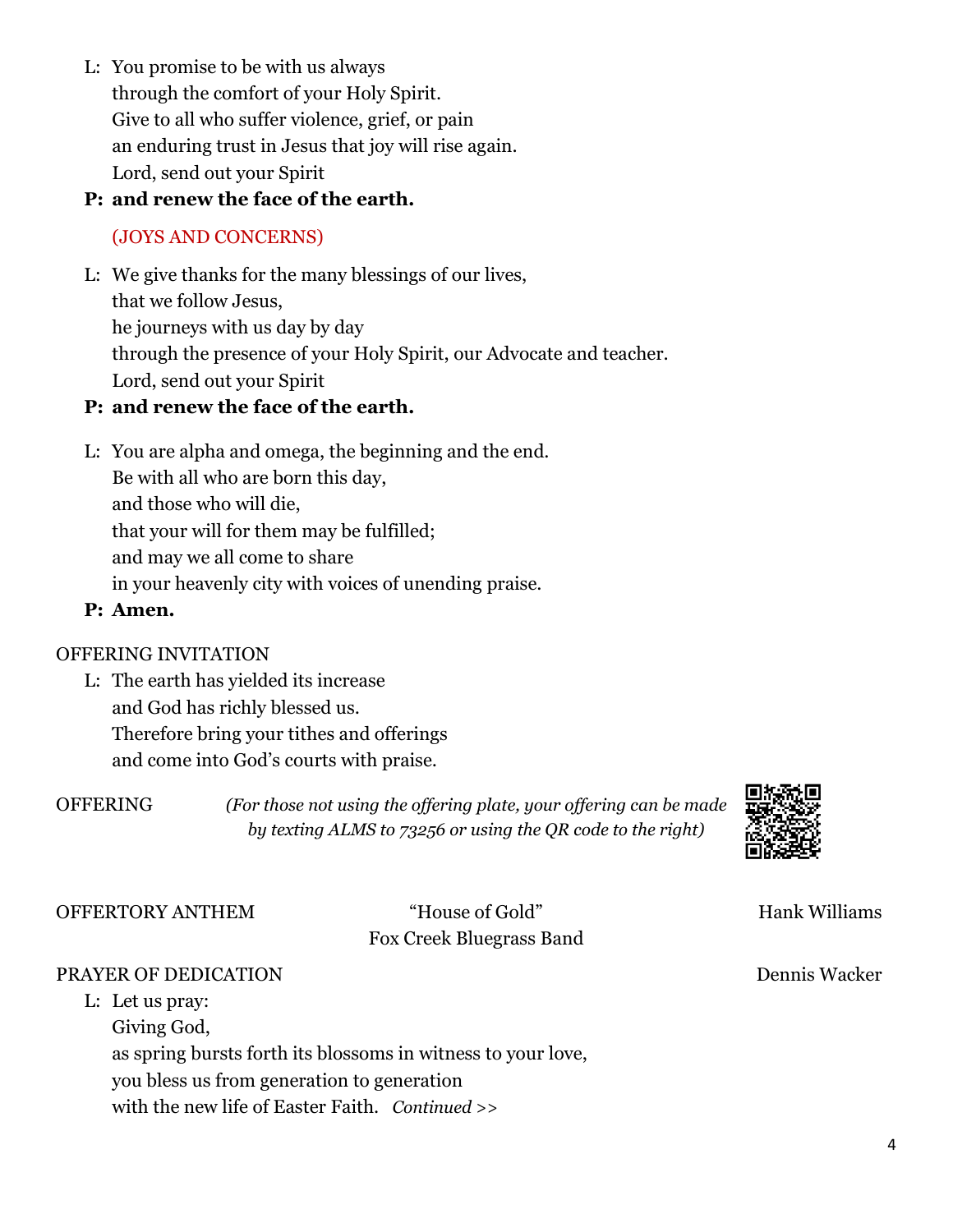All that we have and all that we are come from you, O God, so we gladly share this offering, that others too may be blessed, for the sake of Jesus Christ, in whose name we pray. **Amen.**

### **Sending**

| $\triangle$ CLOSING HYMN | "Take Your Shoes Off Moses" | J.D. Jarvis |
|--------------------------|-----------------------------|-------------|
|                          | Fox Creek Bluegrass Band    |             |

CHARGE

### $\spadesuit$ BENEDICTION

*You are invited to be seated for today's postlude.*

POSTLUDE "The Walls Came Tumbling Down" MG. A. Thacker Fox Creek Bluegrass Band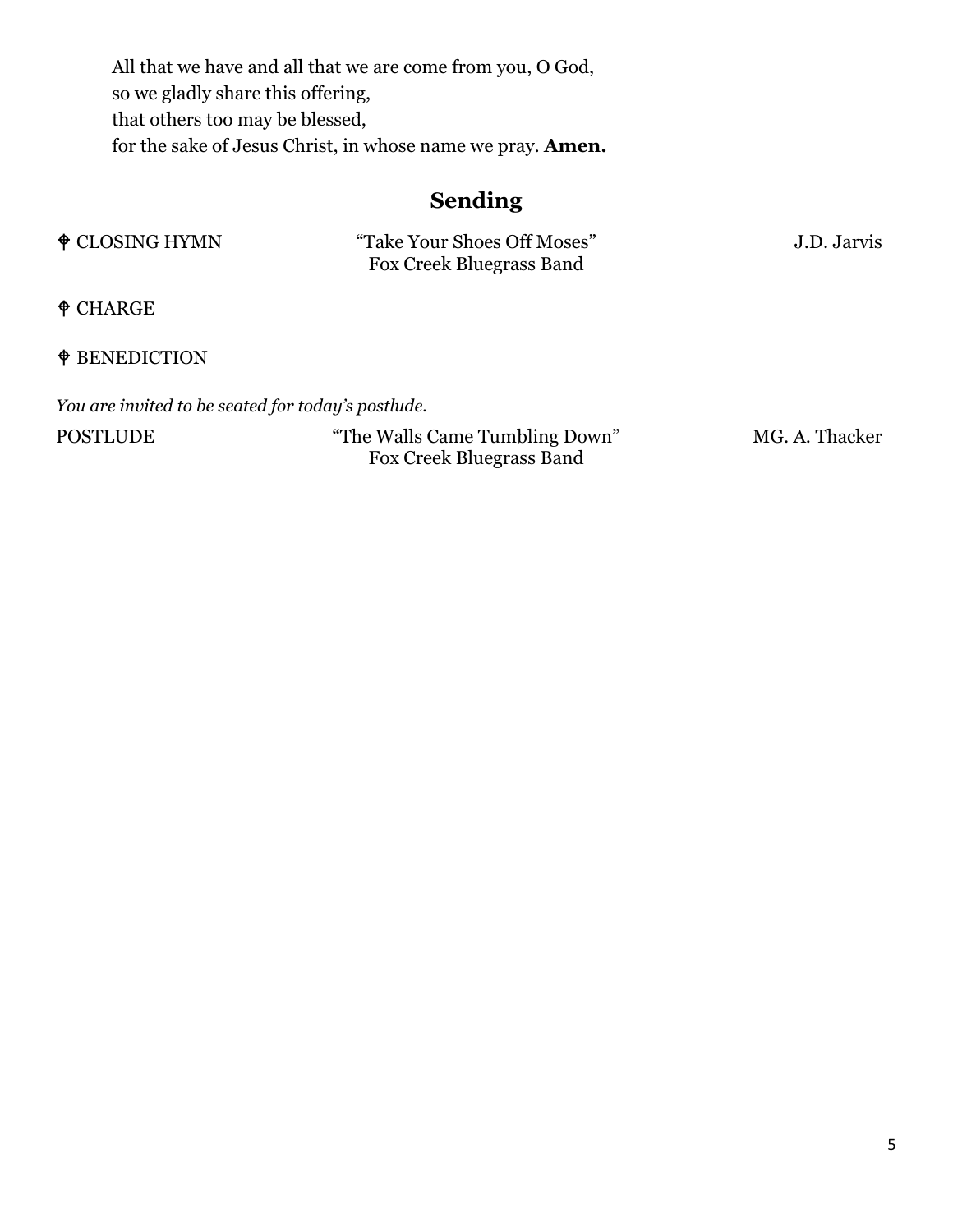- FRIENDSHIP PADS: Please sign the friendship pads located at the end of each pew.
- CHILDREN ARE ALWAYS WELCOME: Worship Activity Bags are located at each entrance to the Sanctuary.
- ASSISTIVE DEVICES: Hearing devices, large print hymnals, and cushions are available. One of our ushers will be happy to assist you.
- WELCOME BAGS: If you are a visitor to WGPC (or know someone who might be interested), we encourage you to stop by the Welcome Station in the main hallway and pick up a red welcome bag and additional information about our church. Bags are also located by the Lockwood and parking lot doors.

### **Worship Notes**

### **Those Who Serve Today**

Liturgist: Dennis Wacker Greeting Team: Marilee and Craig Campbell, Karen Dapron, Diana Likely, Patty and Grant Mabie, Linda and Tom McNeely, Ruth Meyer, Karen Schneider, Ken and Mary Ann Wallace Ushering Team: Donna Bellows, Freda Cook, Dan Egley, Deb Grossman, Rebecca and Scott Lyon, Dave Morris, Dorothy and Patrick Sinclair, Sam Stoll, Betsy Wacker, Judy and Bob Weng Tech Team: Lia Fairbanks, Tom McNeely, Rob

Meyer, Spencer Roudebush, Dennis Wacker Office Assistance: Leigh Porter

### **Chancel Flowers**

Last week's Chancel Flowers were given to the Glory of God and in memory of Betty Gaylon, the gift of Judi Viox.

Online Worship: Our worship services are live-streamed and video recorded for viewing on our website [\(wgpc.org\)](file://LOCKWOOD/Users/baf/7-7-21%20BACKUP%20START%20HERE/7-18%20Bulletin/wgpc.org) and YouTube pages. Children's participation in the Scripture Conversation indicates implied parental consent to be recorded.

Resources: Some prayers and liturgical texts for worship are provided by: Westminster John Knox Press from Feasting on the Word Worship Companion: Liturgies for Year B, Volume 1 © 2012; Westminster John Knox Press from Feasting on the Word Worship Companion: Liturgies for Year B, Volume 2 © 2018; Westminster John Knox Press from Book of Common Worship © 2018



### **Ministry Staff** 314-962-9210

Pastor: Rev. Edwin Zumwinkel, III (ext. 3201) efz@wgpc.org Theologian in Residence: Rev. Dr. Susan Andrews (c) 914-815-6507 sra@wgpc.org Pastoral Assistant: John Rawlings (ext. 3203) jdrtsn@gmail.com Director of Music Ministries: Shawn Portell (ext. 3211) spp@wgpc.org Mission Outreach: Beth Kazlauskas  $(\text{ext. } 3208) \text{ bok}$ @wgpc.org Business Administrator: Jan Scheurer  $(ext. 3206)$  jls@wgpc.org Assistant Administrator: Joyce Kimmons (ext. 3203) jlk@wgpc.org Senior Staff Assistant: Barbara Fischer (ext. 3202) [baf@wgpc.org](mailto:baf@wgpc.org) Administrative Assistant: Barb Gaugh  $(\text{ext. }3210)$  [bag@wgpc.org](mailto:bag@wgpc.org) Administrative Assistant: Marilyn Souchek (ext. 3204) mks@wgpc.org Educational Ministries/Digital Communications: Cherstin Byers  $(ext. 3205)$  chb@wgpc.org Custodians: (ext. 3212) Pete Brennan (Supervisor) [pjb@wgpc.org](mailto:pjb@wgpc.org) Pierre Campbell Ken Kastner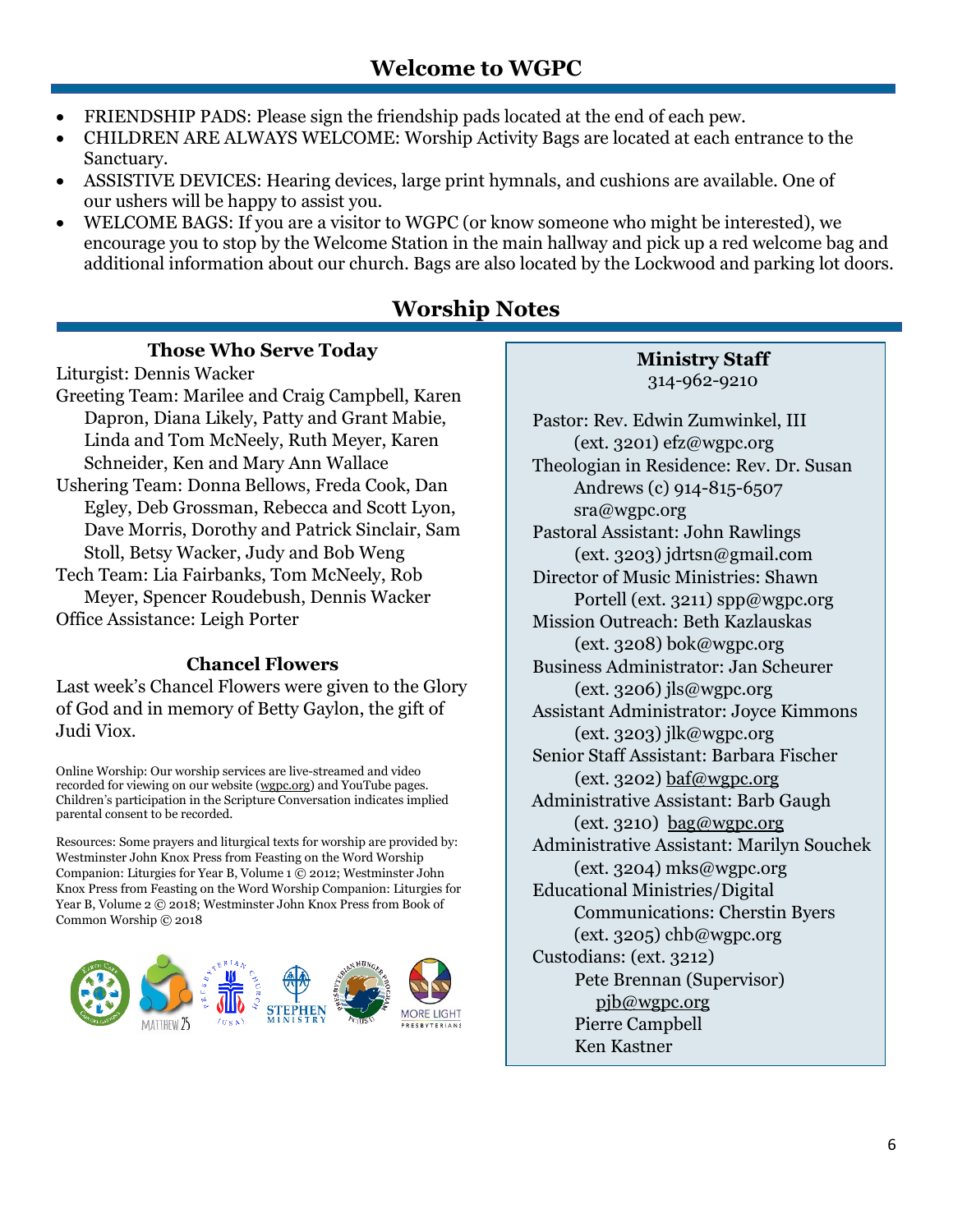### **May 22, 2022 Announcements**

#### **Welcome Rev. James Poinsett,** *Executive Director, Interfaith Partnership of Greater St. Louis*



Today we are pleased to have Rev. James Poinsett as our guest preacher. Jim has served as executive director of the Interfaith Partnership after serving 12 years as a minister for PC (USA) congregations in New York, Philadelphia, and St. Louis. He has worked for 11 years in politics, primarily as a lobbyist to state legislatures and Congress. Earlier this year,

Jim led a six-part course on the diversity of Christian thought and practice at WGPC and by Zoom. Thank you for sharing your talents, Jim!

#### **Welcome Fox Creek Bluegrass Band Part of our** *Music in a Great Place* **Series**



From Bluegrass to Beatles, to Southern Rock and Motown, there isn't anything the Fox Creek band hasn't played during the 20 years since the group's inception. Fox Creek started as a traditional bluegrass band, but the journey down those back roads took the band to new places, and Steve O'Connell, a founding member of the group, just keeps taking new turns.

Current band members include O'Connell on guitar and vocals; long-time member Dan Horner on banjo; Joe Rapisardo on mandolin, harmonica and vocals; and Tracey Rapisardo on upright bass and vocals. Congregation members may remember Tracey who previously served as Connections Coordinator at WGPC.



### **Join Us on the Parking Lot After Worship!!**

Don't miss our festive all-church event! Hamburgers, brats, hot dogs, and other traditional picnic food will be served. The Bubble Bus will join us, and there will be crafts, games, a cake walk,



Bingo, face painting, Silly Jilly the Clown, and more! Enjoy food, fun, and fellowship as we welcome summer!



*Agape and Celtics End-of-Year Murder Mystery Party TONIGHT, May 22, 4:30-6:30 p.m.* Celebrate with a mystery to solve, a Pasta House dinner to savor, and a make-your-own Sundae bar!

#### **Coming Soon: Young Families Barbeque** *Sunday, June 12, 4:00 p.m. at the Escott's Home*

Join your hosts – the Escotts, Scotts, and Ringkamps – for some fun community time for the younger members

of WGPC to celebrate the start of summer! Food, drinks, and desserts will be provided so just bring yourselves! The event will be moved to Fellowship Hall if the weather is overly hot or rainy. If you or someone in your family has any food/allergy restrictions please email [amydescott@gmail.com](mailto:amydescott@gmail.com) so



that we can plan accordingly. To RSVP, please visit [wgpc.org/get-involved/sign-up-links](http://wgpc.org/get-involved/sign-up-links) or use the link in the Friday Flash. We hope to see you there!!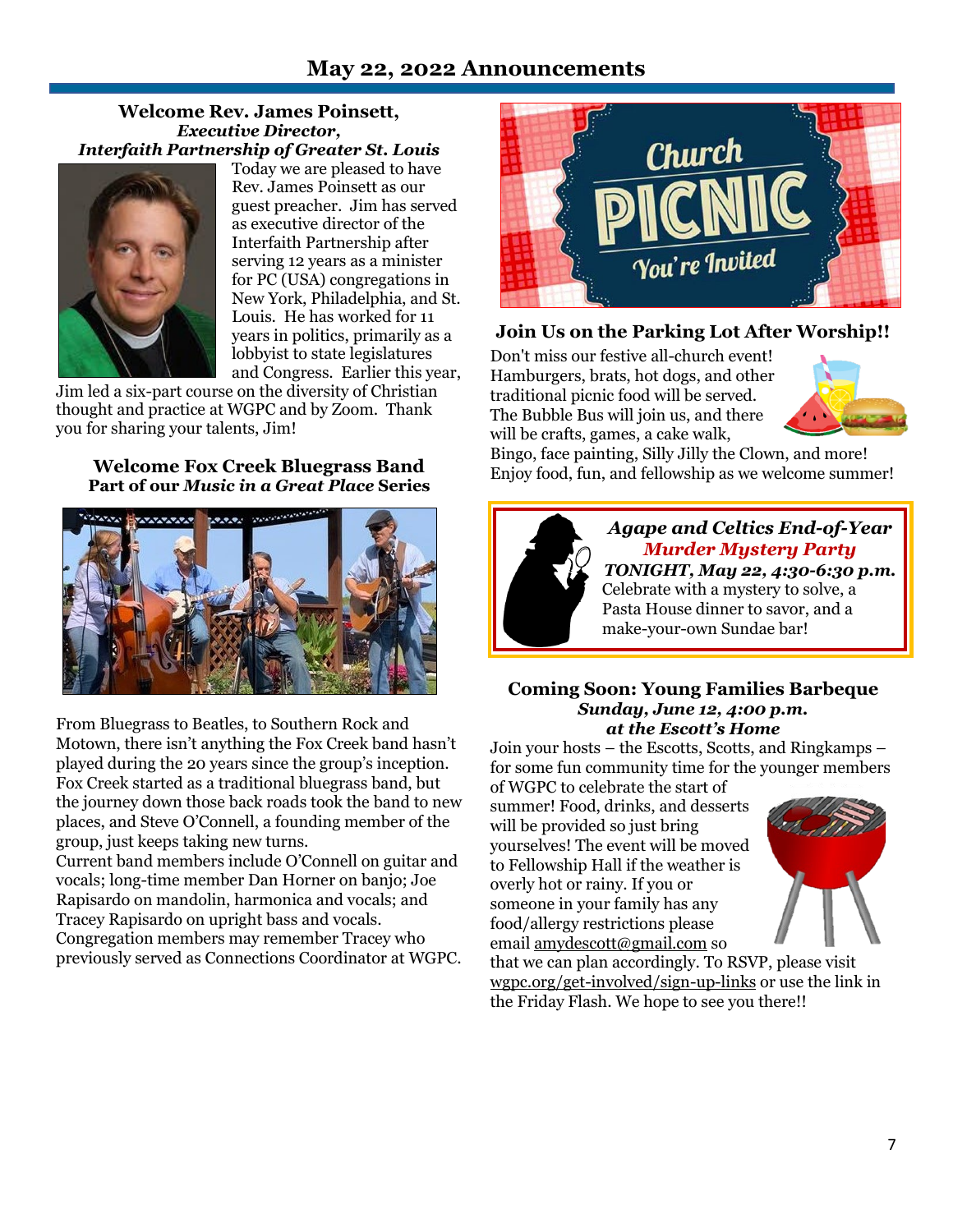

#### **Weekend of June 3-5**

Per the World Population Review, in 2021, the United States had the 10<sup>th</sup> highest firearm-related death rate in the world, behind Honduras, Venezuela, El Salvador, Eswatini, Guatemala, Jamaica, Brazil, Columbia, and Panama. The United States also had the highest gunrelated suicide rate *in the world*. Something needs to change. *Some things need to change.*

The weekend of June 3-5 is Wear Orange weekend, an event in support of gun violence prevention. Why Orange? In 2013, a young girl was shot and killed in a case of mistaken identity. To honor her memory, her friends wore orange to school, choosing orange for its connotations of safety as hunters wear orange to let other hunters know not to shoot. Wear your own orange gear to church on Sunday, June 5 to show your support of sensible gun laws, safe firearm education, and services that can help reduce the incidence and impact of gun violence.

#### **Theology on Tap: Good Discussions, Good Fellowship!**

Please join us once a month at a restaurant, brewery, or bar to share a drink, build friendships, and discuss various faith topics. For more info, contact Scott Lyon at 636-675-7893 or [sjlyon33@gmail.com.](mailto:sjlyon33@gmail.com)



### **Formula Shortage and our Afghan Family** *Can You Help?*

As many have heard, there is a national shortage of baby formula which is affecting our Afghan partner family. Mom is nursing her twin infants, but they still need to supplement with formula. If you see **Enfamil NeuroPro EnfaCare** (see photo) at the store and are able to purchase a can to donate, please bring it to church and place it in the baby crib in



Fellowship Hall. Due to the shortage, some stores are keeping their stock at Customer Service so you may need to ask for it. Your assistance is much appreciated by our family!



Please submit bulletin announcements by the end of **Tuesday** prior to the desired Sunday to Barbara Fischer at baf@wgpc.org.

### **Forms for Next of Kin and End-of-Life Wishes**

For those who would like WGPC to have information about next-of-kin and end-of-life wishes, please complete the form in the bulletin and return them to: Webster Groves Presbyterian Church ATTN: Records

 45 W. Lockwood Ave. St. Louis, MO 63119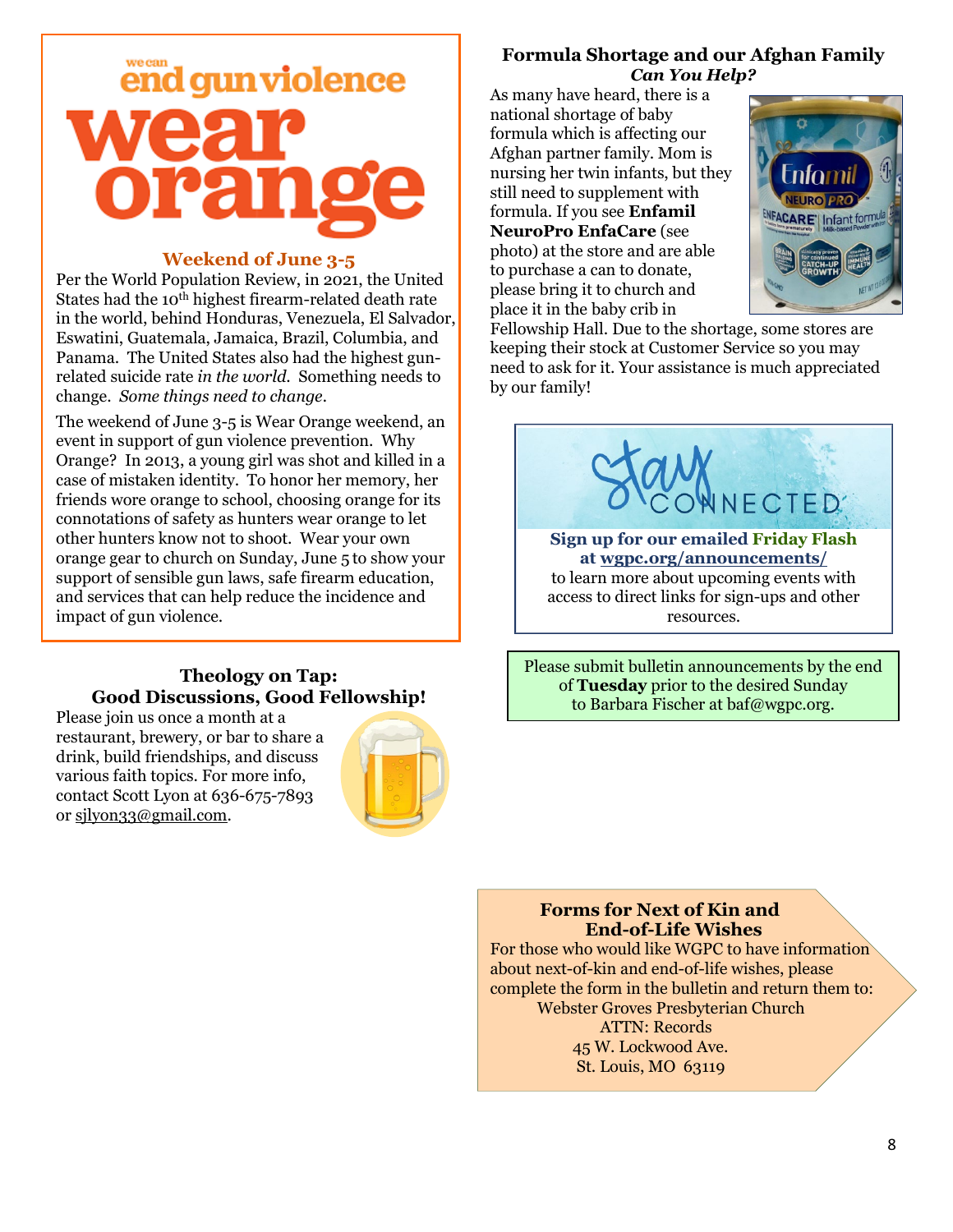### **NEXT-OF-KIN FORM**

### **Webster Groves Presbyterian Church**

There are occasions in the care and concern for one another when it is desirable for the church to have on record the names of next of kin and/or close friends. We would appreciate your sharing this information, as well as keeping it up to date when any of the information changes. **This form will be kept in a confidential file and will be used ONLY in the case of an emergency.**

# PLEASE PRINT Name \_\_\_\_\_\_\_\_\_\_\_\_\_\_\_\_\_\_\_\_\_\_\_\_\_\_\_\_\_\_\_\_\_\_\_\_\_\_\_\_ TODAY'S DATE \_\_\_\_\_\_\_\_\_\_\_\_\_\_\_\_\_\_\_\_\_\_\_\_\_\_\_\_\_\_\_\_\_\_\_ Address \_\_\_\_\_\_\_\_\_\_\_\_\_\_\_\_\_\_\_\_\_\_\_\_\_\_\_\_\_\_\_\_\_\_\_\_\_\_ City/State/Zip \_\_\_\_\_\_\_\_\_\_\_\_\_\_\_\_\_\_\_\_\_\_\_\_\_\_\_\_\_\_\_\_\_\_\_ Phone (\_\_\_\_\_\_)\_\_\_\_\_\_\_\_\_\_\_\_\_\_\_\_\_\_\_\_\_\_\_\_\_\_\_\_\_\_\_\_ Cell/Alternative (\_\_\_\_\_\_)\_\_\_\_\_\_\_\_\_\_\_\_\_\_\_\_\_\_\_\_\_\_\_\_\_\_\_ Name of spouse or other family member living with you \_\_\_\_\_\_\_\_\_\_\_\_\_\_\_\_\_\_\_\_\_\_\_\_\_\_\_\_\_\_\_\_\_\_\_\_\_\_\_\_\_\_\_\_\_\_\_\_\_\_\_\_ Alternative address (if applicable) \_\_\_\_\_\_\_\_\_\_\_\_\_\_\_\_\_\_\_\_\_\_\_\_\_\_\_\_\_\_\_\_ City/State/Zip \_\_\_\_\_\_\_\_\_\_\_\_\_\_\_\_\_\_\_\_\_\_\_\_ **People to Contact in Case of Emergency** Your next of kin (such as a son, daughter, sister, etc.) Name\_\_\_\_\_\_\_\_\_\_\_\_\_\_\_\_\_\_\_\_\_\_\_\_\_\_\_\_\_\_\_\_\_\_\_\_\_\_\_\_ Relationship \_\_\_\_\_\_\_\_\_\_\_\_\_\_\_\_\_\_\_\_\_\_\_\_\_\_\_\_\_\_\_\_\_\_\_\_ Address \_\_\_\_\_\_\_\_\_\_\_\_\_\_\_\_\_\_\_\_ \_\_\_\_\_\_\_\_\_\_\_\_\_\_\_\_\_ City/State/Zip \_\_\_\_\_\_\_\_\_\_\_\_\_\_\_\_\_\_\_\_\_\_\_\_\_\_\_\_\_\_\_\_\_\_\_ Phone (\_\_\_\_\_\_)\_\_\_\_\_\_\_\_\_\_\_\_\_\_\_\_\_\_\_\_\_\_\_\_\_\_\_\_\_\_\_ Cell/Alternative (\_\_\_\_\_\_)\_\_\_\_\_\_\_\_\_\_\_\_\_\_\_\_\_\_\_\_\_\_\_\_\_\_\_ A second person (if you choose) Name was also assumed a set of the second second second second second second second second second second second second second second second second second second second second second second second second second second secon Address \_\_\_\_\_\_\_\_\_\_\_\_\_\_\_\_\_\_\_\_ \_\_\_\_\_\_\_\_\_\_\_\_\_\_\_\_\_ City/State/Zip \_\_\_\_\_\_\_\_\_\_\_\_\_\_\_\_\_\_\_\_\_\_\_\_\_\_\_\_\_\_\_\_\_\_\_ Phone (\_\_\_\_\_\_)\_\_\_\_\_\_\_\_\_\_\_\_\_\_\_\_\_\_\_\_\_\_\_\_\_\_\_\_\_\_\_ Cell/Alternative (\_\_\_\_\_\_)\_\_\_\_\_\_\_\_\_\_\_\_\_\_\_\_\_\_\_\_\_\_\_\_\_\_\_ Someone who might know about your schedule or travels (if there is a need/concern and we need to contact you) Name\_\_\_\_\_\_\_\_\_\_\_\_\_\_\_\_\_\_\_\_\_\_\_\_\_\_\_\_\_\_\_\_\_\_\_\_\_\_\_\_ Relationship \_\_\_\_\_\_\_\_\_\_\_\_\_\_\_\_\_\_\_\_\_\_\_\_\_\_\_\_\_\_\_\_\_\_\_\_ Address \_\_\_\_\_\_\_\_\_\_\_\_\_\_\_\_\_\_\_\_ \_\_\_\_\_\_\_\_\_\_\_\_\_\_\_\_\_ City/State/Zip \_\_\_\_\_\_\_\_\_\_\_\_\_\_\_\_\_\_\_\_\_\_\_\_\_\_\_\_\_\_\_\_\_\_\_ Phone (\_\_\_\_\_\_) The contractive cell/Alternative (\_\_\_\_\_\_) Cell/Alternative (\_\_\_\_\_) Please return form to our church office: Webster Groves Presbyterian Church ATTN: Records 45 West Lockwood Avenue St. Louis, MO 63119